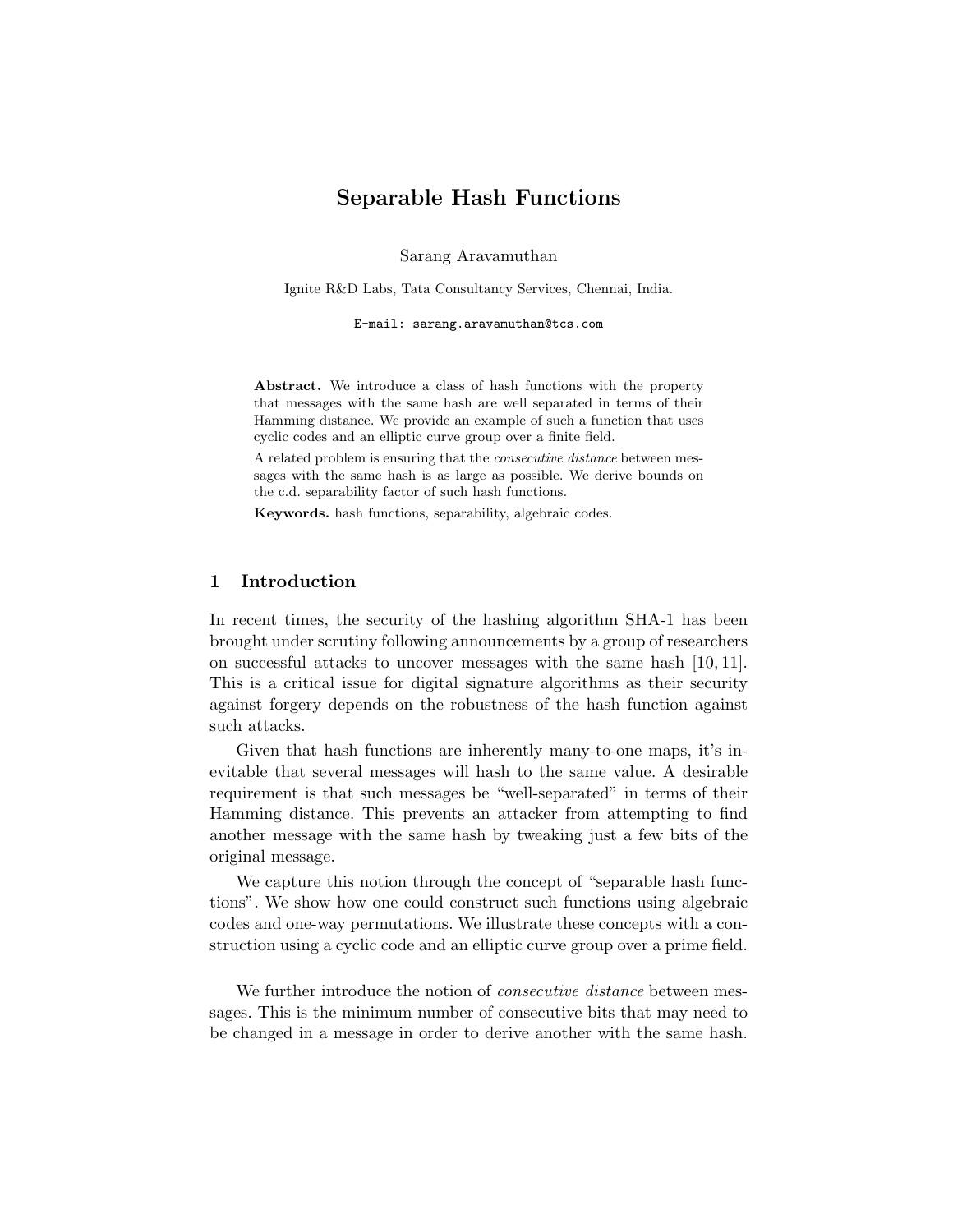The idea of consecutive distance captures practical scenarios where an attacker would want to change a few consecutive bits to derive another nearly identical message with the same hash. Bounds on the value of t for a t-c.d. separable hash function are derived.

#### 1.1 Preliminaries

Let  $\mathcal{H}_N = \{0,1\}^N$  be the *Hamming space* of all binary vectors of length N. Addition of vectors in  $\mathcal{H}_N$  is a component-wise x-or operation. The vector of all zeros is indicated by 0. The (Hamming) distance between two vectors **x** and **y**, denoted  $d(\mathbf{x}, \mathbf{y})$ , is the number of co-ordinates they differ in (we adopt the convention of using boldface font for vectors and non-boldface for scalars). The *weight* of a vector  $x$ ,  $wt(x)$ , is the number of 1's in **x**. One sees easily that  $d(\mathbf{x}, \mathbf{y}) = \text{wt}(\mathbf{x} + \mathbf{y})$ .

Let  $\mathcal{H}_n$  and  $\mathcal{H}_m$  be the *message space* and *hash space* respectively where  $n$  is the message length and  $m$  the hash length.

A code C is any non-empty subset of  $\mathcal{H}_n$ . It's elements are called *codewords*. The *size* of C is the number of codewords in C. n is the length of C. The minimum distance of the code, denoted  $d(C)$ , is the minimum distance between all distinct pairs of codewords in  $\mathcal{C}$ ; see [2] for a detailed background on coding theory.

An  $\langle n, k \rangle$ -code is a code of length n and minimum distance k. A max*imal*  $\langle n, k \rangle$ -code is one that is not contained in any other  $\langle n, k \rangle$ -code. Unless specified otherwise, all codes introduced in this paper will be assumed to be maximal.

The translate of an  $\langle n, k \rangle$ -code C by a vector y is another  $\langle n, k \rangle$ -code

$$
\mathcal{C}(\mathbf{y}) := \{\mathbf{x} + \mathbf{y} : \mathbf{x} \in \mathcal{C}\}.
$$

Informally,  $\mathcal{C}(\mathbf{y})$  is " $\mathcal{C}$  shifted by  $\mathbf{y}$ ".

Let  $B_n(\mathbf{x}, R)$  be the *ball* of radius R centred at  $\mathbf{x} \in \mathcal{H}_n$ , i.e.

$$
B_n(\mathbf{x}, R) = \{ \mathbf{y} \in \mathcal{H}_n : d(\mathbf{x}, \mathbf{y}) \leq R \}.
$$

The volume of this ball,  $V_n(R)$ , is the size of  $B_n(\mathbf{x}, R)$  and is independent of x. Specifically

$$
V_n(R) = \sum_{i=0}^R \binom{n}{i}.
$$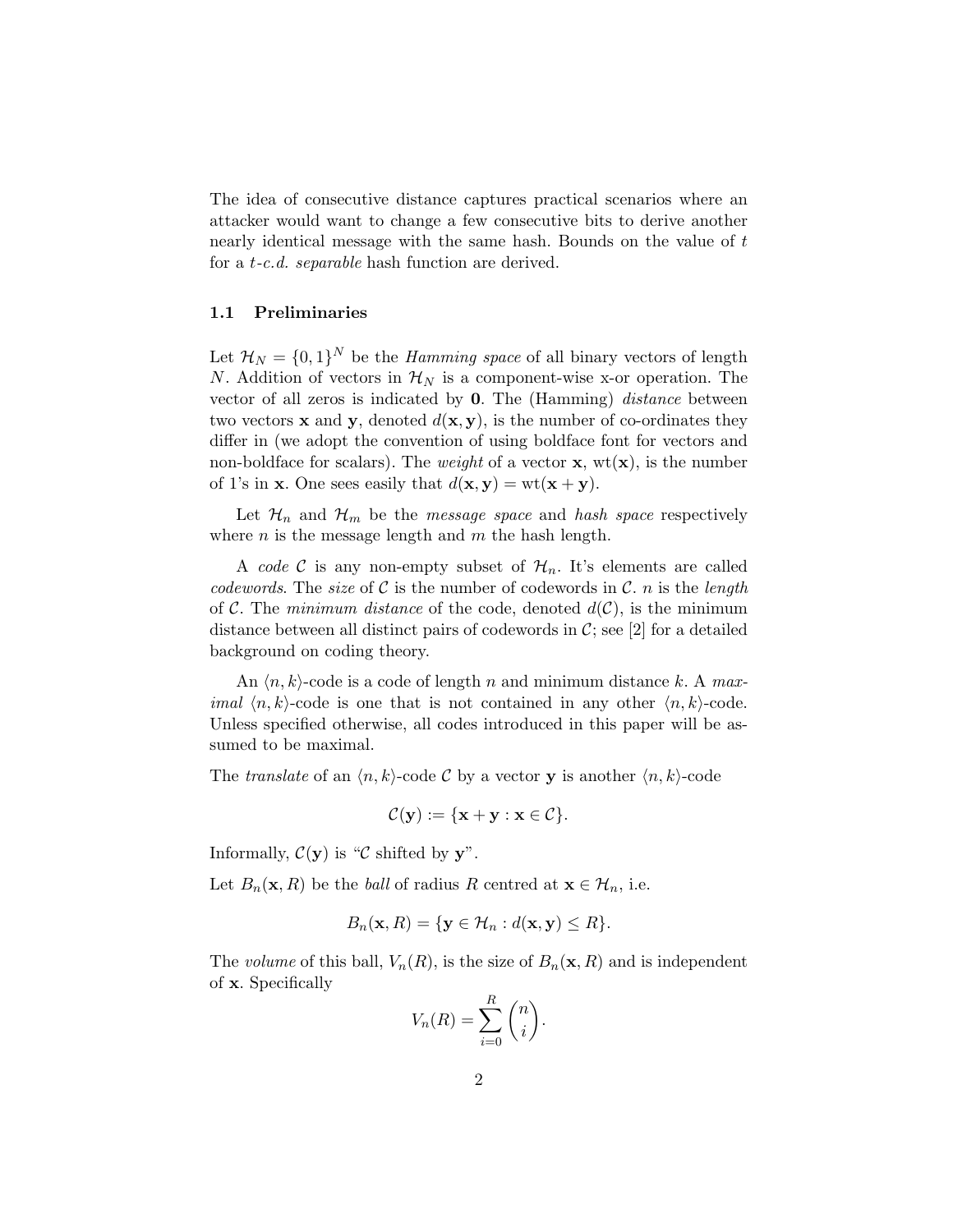We can bound  $V_n(R)$  from above and below by

$$
\left(\frac{n}{R}\right)^R \le \binom{n}{R} \le V_n(R) \le \left(\frac{ne}{R}\right)^R \tag{1}
$$

The upper bound is known as Sauer's Lemma and is a well known combinatorial identity (for a specific reference, see [9, Lemma 4.3]).

The covering radius of a code  $\mathcal{C} \subseteq \mathcal{H}_n$  is the smallest integer s such that every vector in  $\mathcal{H}_n$  is within distance s of some codeword in  $\mathcal{C}$ (see [2]). We observe that taking union of the balls of radius s around each codeword in  $\mathcal C$  covers all of  $\mathcal H_n$ , i.e.

$$
\bigcup_{\mathbf{x}\in\mathcal{C}}B_n\left(\mathbf{x},s\right)=\mathcal{H}_n.\tag{2}
$$

It can be shown that the covering radius s of a maximal  $\langle n, t \rangle$ -code satifies

$$
\left\lfloor \frac{t}{2} \right\rfloor \le s < t
$$

### The Separable Hash Problem:

Given  $m$  and  $t$ , determine  $n$  and a hash function

$$
f_t:\mathcal{H}_n\to\mathcal{H}_m
$$

with the following properties

- (i) preimage resistance: Given a hash value  $y \in \mathcal{H}_m$ , determining a message  $\mathbf{x} \in \mathcal{H}_n$  such that  $f_t(\mathbf{x}) = \mathbf{y}$  is an intractable problem.
- (ii) 2nd preimage resistance: Given a message x with hash value  $f_t(\mathbf{x}) = \mathbf{y}$ , determining a different message with the same hash value is intractable.
- (iii) collision resistance: Finding any two distinct messages  $m_1$  and  $\mathbf{m}_2$  with  $f_t(\mathbf{m}_1) = f_t(\mathbf{m}_2)$  is intractable.
- (iv) t-separability: Any two messages with the same hash value are at least a distance t apart.

We will call  $t$ , the *separability factor*. We note that properties  $(i)$ ,  $(ii)$  and (iii) are in increasing order of hardness. Thus, barring a few pathological cases (see [6, 9.20] for an example), collision resistance always implies preimage resistance<sup>\*</sup>.

<sup>?</sup> To see that this is usually true, take a random message and find its hash. It's very likely that the preimage of the hash is different from the message. So, if the preimage resistance property fails, then collision resistance must fail as well.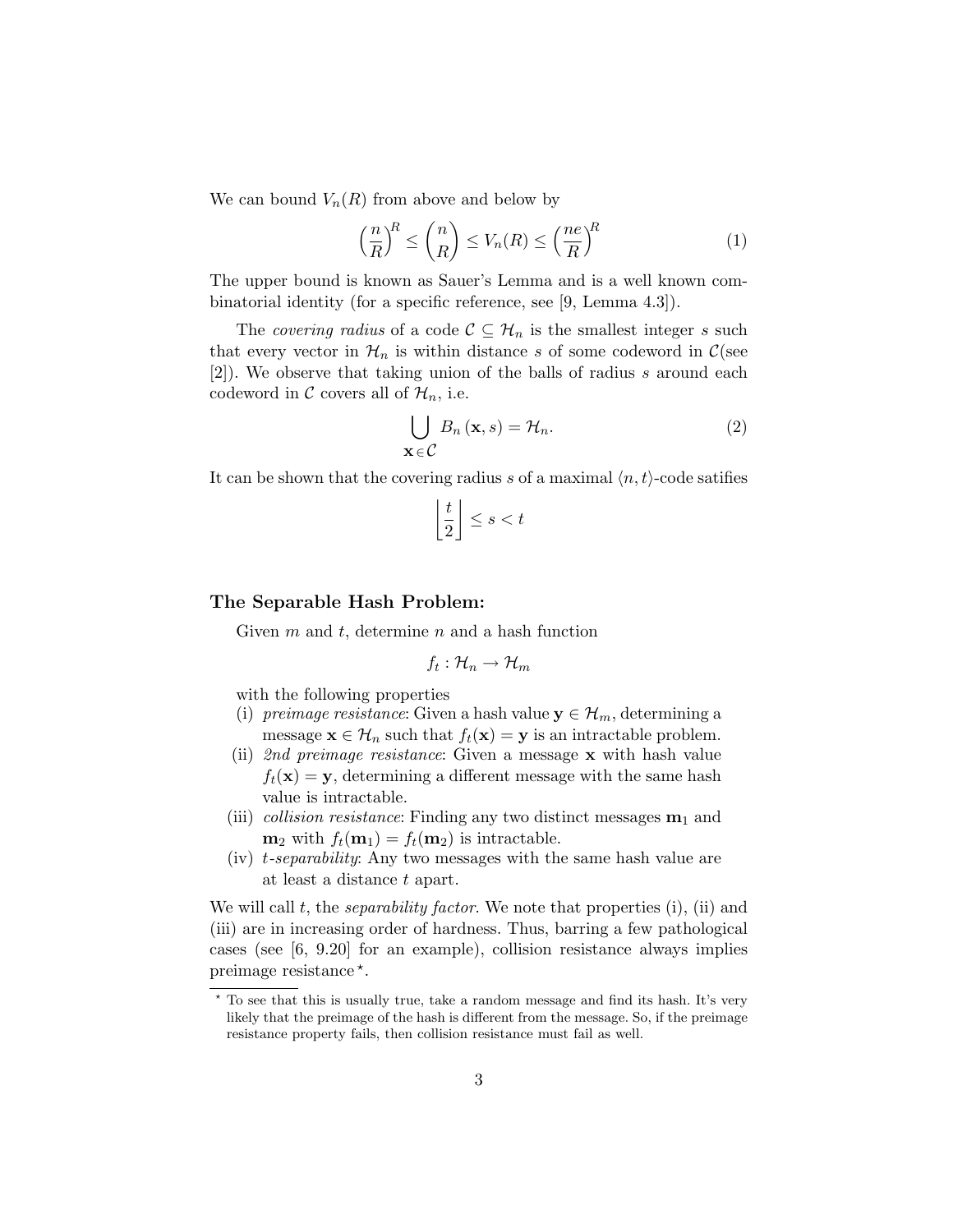#### 2 Satisfying t-separability through algebraic codes

The t-separability property implies that the collection of all messages with the same hash forms an  $\langle n, t \rangle$ -code. Thus one way of realizing a t-separable hash function would be to

- Partition  $\mathcal{H}_n$  into  $\langle n, t \rangle$ -codes.
- Map each code to a distinct element of  $\mathcal{H}_m$ .

The number of codes in the partition must be at most  $2<sup>m</sup>$  to realize the map. This bounds the value of  $m$ .

### 2.1 Bounds for  $m$  in terms of  $t$  and  $n$

**Lemma 1.** If  $f_t : \mathcal{H}_n \to \mathcal{H}_m$  is a t-separable function, then m is bounded as

$$
V_n(t/2) \le 2^m \le V_n(t-1). \tag{3}
$$

*Proof.* To see the lower bound, consider the ball  $B_n(0, t/2)$  of all vectors of weight  $\leq t/2$ . We observe that any two vectors in this ball are within distance t of each other and thus map to distinct hashes.

The upper bound is proved by constructing an explicit  $t$ -separable function. Let C be a maximal  $\langle n, t \rangle$ -code of covering radius  $s < t$ . By (2),  $\mathcal{H}_n$  is covered by the union of balls of radius s around each codeword.

Choose a codeword  $\mathbf{x} \in \mathcal{C}$  and consider the collection of translates of  $\mathcal{C}$ 

$$
\mathbb{X} := \{ \mathcal{C}(\mathbf{y}) : d(\mathbf{x}, \mathbf{y}) \le s \}. \tag{4}
$$

By (2), these codes cover all of  $\mathcal{H}_n$ . If any vector in  $\mathcal{H}_n$  appears in more than one code in X, we may discard it from all but one code in X. Thus we may assume that the codes  $\mathcal{C}(\mathbf{y})$  form a partition of  $\mathcal{H}_n$ . As each  $\mathcal{C}(\mathbf{y})$ is also an  $\langle n, t \rangle$ -code, by assigning a distinct hash value to each  $\mathcal{C}(\mathbf{y})$ , we attain a *t*-separable function. The number of codes in  $(4)$  is clearly  $V_n(s) \leq V_n(t-1)$  which is also the number of hash values. This proves the upper bound.  $\square$ 

One can use the bounds for  $V_n(t)$  given by (1) to estimate m in (3). Specifically, taking logs in  $(3)$  and using  $(1)$ , we obtain

$$
\frac{t\log\left(\frac{2n}{t}\right)}{2} \le m \le (t-1)\log\left(\frac{ne}{t-1}\right) \tag{5}
$$

Thus the hash length grows logarithmically with the message length.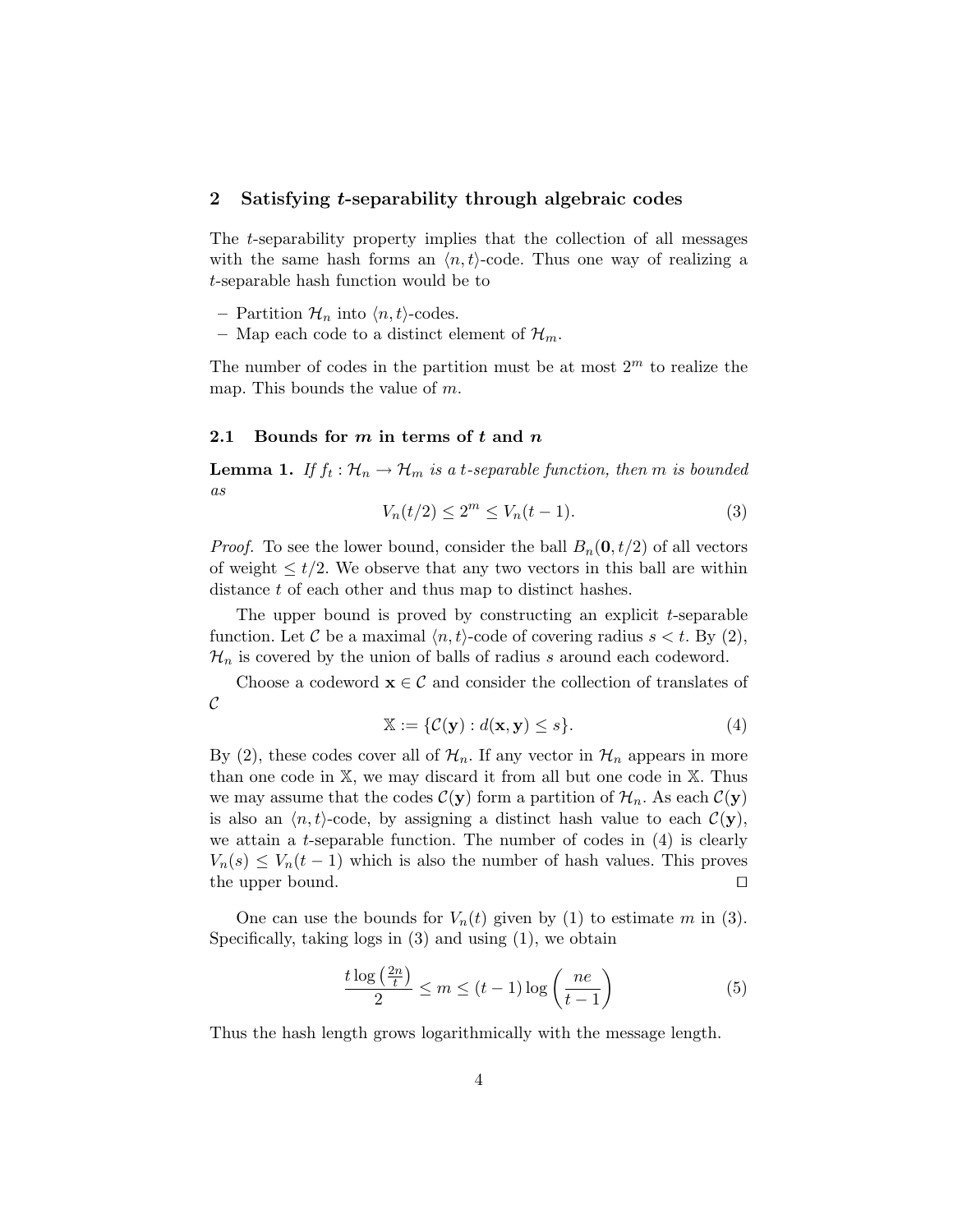It will be instructive to see how the separability factor varies for some standard hash and message lengths. Let us choose  $m = 256$ . Using (5), we bound the values of  $t$  for some standard message lengths in the table below.

| Message length $n$ | Range for t       |
|--------------------|-------------------|
| (bits)             |                   |
| $2^{13} = 1KB$     | 28 < t < 64       |
| $2^{16} = 8KB$     | $21 \le t \le 44$ |
| $2^{23} = 1MB$     | 14 < t < 26       |
| $2^{33} = 1$ GB    | $10 \le t \le 17$ |

Table 1. Bounds for t for some standard message lengths when  $m = 256$ 

We observe that as  $n$  gets larger, the range for  $t$  gets smaller. This is because the functions  $t \log \left( \frac{2n}{t} \right)$  $\left(\frac{tn}{t}\right)$  and  $(t-1)\log\left(\frac{ne}{t-1}\right)$  increase with n and t (when  $t \leq \frac{2n}{e}$  $\frac{dn}{e}$ ). Thus, for a fixed m, as n increases, t must get smaller in order to satisfy (5).

The bounds for  $t$  should be interpreted in the following manner: for a fixed message and hash length, if the goal is to maximize the separability factor, then its value lies in the range given in the table.

The upper (optimistic) bound for  $t$  is based on the assumption that we can find codes such that every message vector is within distance  $t/2$ of some codeword.

Table 1 illustrates the relationship between collision resistance and t-separability. For instance, when 1MB messages are hashed to 256 bit strings, we infer that there are always two messages with the same hash that differ from each other in at most 27 bits.

## 3 Building Blocks for Realizing t-separability

One way to realize the lower bound in Lemma 1 is to use perfect codes [5]. Then the balls around the codewords in  $\mathcal C$  are disjoint and the lower bound in  $(3)$  is attained for m. For example, to construct 3-separable functions, one could use *Hamming codes* which are  $(n = 2<sup>m</sup> - 1, 2<sup>m</sup> - m - 1, 3)$ codes. However, realizing hash functions through perfect codes is only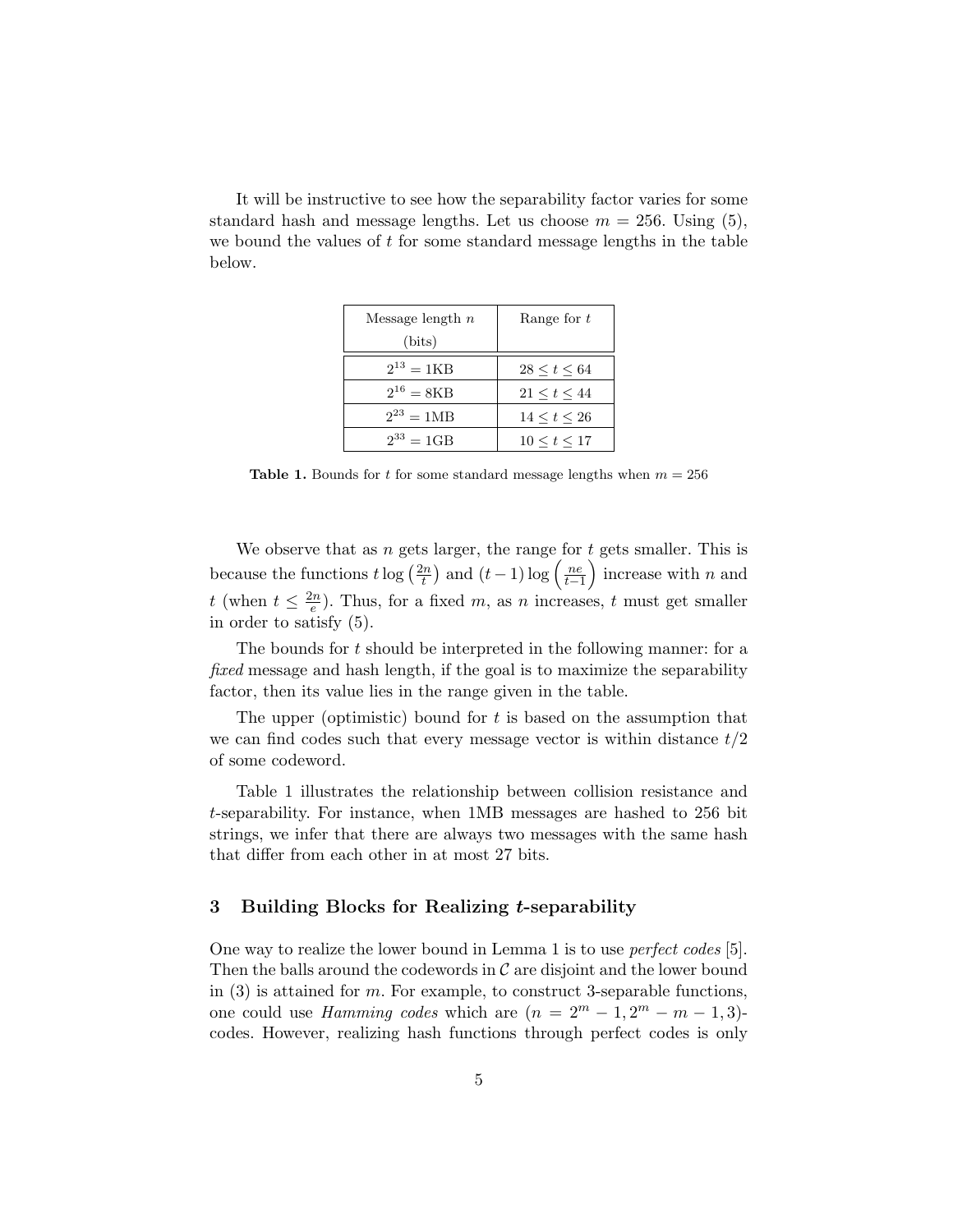possible for certain values of  $t$  and such realizations do not satisfy the other properties desirable in a hash function (collision resistance...).

The construction in Lemma 1 allowed us to build a t-separable function from an  $\langle n, t \rangle$ -code C, but this does not satisfy the other properties of a hash. For instance, these functions are not 2nd preimage-resistant; given a codeword, to find another that hashes to the same value, we simply choose another codeword from the same code. So it seems as if the code itself needs to be kept a secret.

A solution to this problem is to use one-way bijections to construct hashes. The idea is to replace the global hash by a collection of one-way bijections each centered around a codeword. Given a maximal  $\langle n, t \rangle$ -code C of covering radius s, and an  $\mathbf{x} \in \mathcal{C}$ , let

$$
\pi_{\mathbf{X}} : B_n(\mathbf{x}, s) \to \mathcal{H}_m \tag{6}
$$

be the one-way bijection that maps elements in  $B_n(\mathbf{x}, s)$  to distinct hash values. The map  $\mathbf{x} \to \pi_{\mathbf{X}}$  is defined in a pseudorandom manner using a one-way function (i.e. determining **x** from  $\pi$ **x** should be computationally hard). As a result,

- 1. The map  $\pi_{\mathbf{X}}$  depends on **x** and is thus different for each ball.
- 2. Such a map satisfies the first three requirements of the hash function but not the fourth. This is because, within each  $B_n(\mathbf{x}, s)$ ,  $\pi_{\mathbf{x}}$ distributes the hashes randomly. Thus, it's not necessarily true that vectors with the same hash value are a distance  $t$  apart. However, as we show in Theorem 2, for appropriate choices of  $\pi_{\mathbf{X}}$ , the average distance between two vectors with the same hash value is at least t.
- 3. The balls  $B_n(\mathbf{x}, s)$  are not necessarily disjoint. Thus some care has to be taken to define the maps  $\pi_{\mathbf{X}}$ .

**Theorem 2.** Assuming that the map in  $(6)$  distributes the hash values randomly and independently in each ball, and  $n \geq 2t$ , the expected distance between two vectors with the same hash is at least t.

Proof. The value we want to estimate is equivalent to the expected distance between two randomly chosen vectors in balls of radius s whose centers are a distance t apart. WLOG assume that the two centers are **0** and **t** where **t** is a vector of weight t with its first t components equal to 1. Then

$$
E(d(\mathbf{x}, \mathbf{t} + \mathbf{y}) | \mathbf{x}, \mathbf{y} \in B_n(\mathbf{0}, s)) = E(\text{wt}(\mathbf{t} + \mathbf{x} + \mathbf{y}) | \mathbf{x}, \mathbf{y} \in B_n(\mathbf{0}, s))
$$
  
=  $E(\text{wt}(\mathbf{t} + \mathbf{v}) | \mathbf{v} = \mathbf{x} + \mathbf{y}, \mathbf{x}, \mathbf{y} \in B_n(\mathbf{0}, s))$  (7)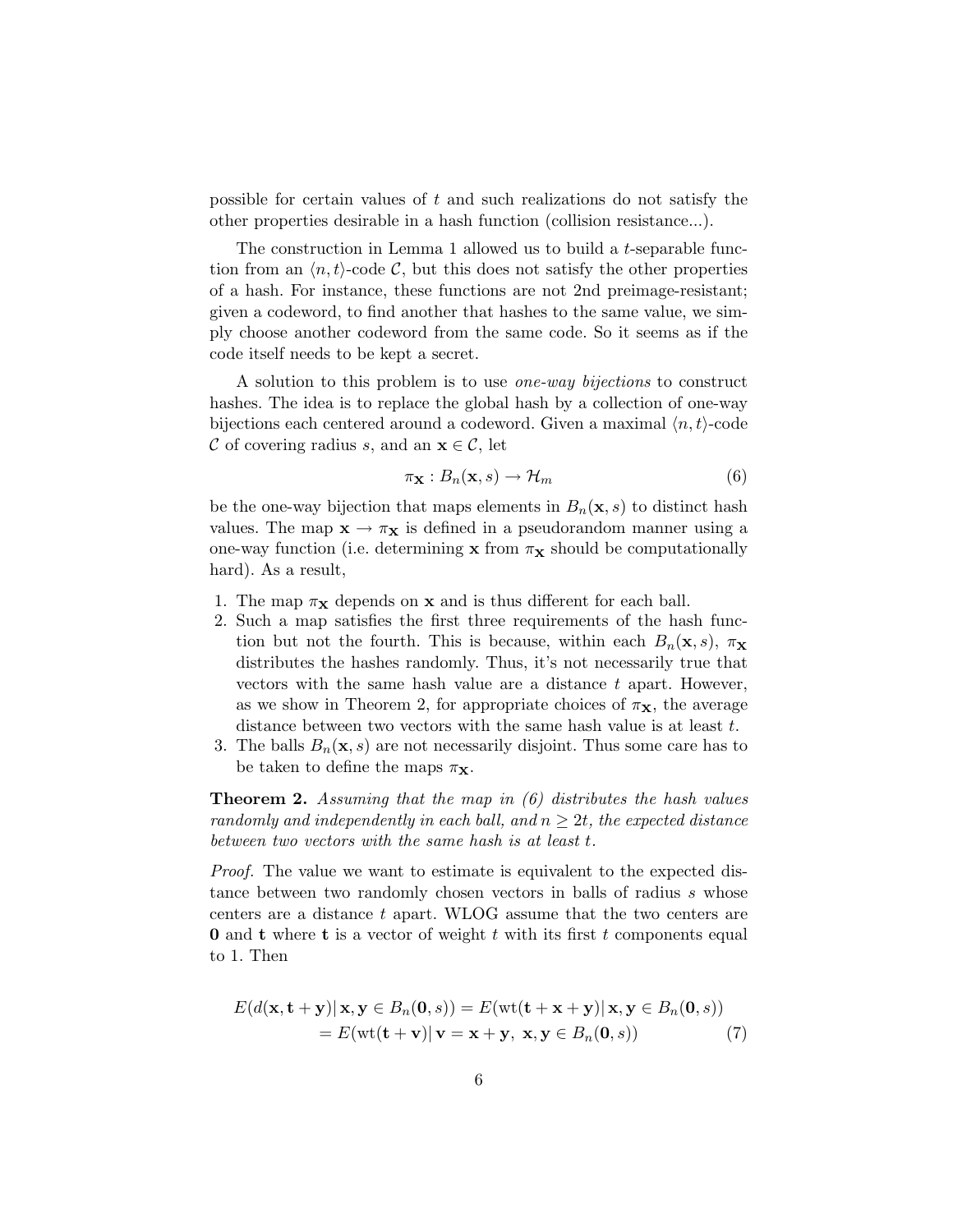Now consider a v of the form above such that  $wt(\mathbf{t} + \mathbf{v}) < t$ . Such a v must have more 1s in the first t components than in the last  $n - t$ components. Let  $\alpha$ ,  $\beta$  and  $\gamma$  be the number of 1s in the first t, the next t and the last  $(n-2t)$  components of v. Then

$$
wt(\mathbf{t} + \mathbf{v}) = t - \alpha + \beta + \gamma.
$$

We define a corresponding vector  $\mathbf{v}'$  obtained from  $\mathbf{v}$  by reflecting the first 2t components about the  $t<sup>th</sup>$  position (i.e.  $\mathbf{v}'(i) = \mathbf{v}(2t + 1 - i)$  for  $i = 1, \ldots, 2t$ . Then  $\mathbf{v}'$  has  $\beta$ ,  $\alpha$  and  $\gamma$  1's in the first t, next t and last  $(n-2t)$  components and

$$
wt(\mathbf{t} + \mathbf{v}') = t - \beta + \alpha + \gamma.
$$

Hence  $wt(\mathbf{t} + \mathbf{v}) + wt(\mathbf{t} + \mathbf{v}') \ge 2t$  and the average of this sum is at least t. As there are an equal number of ways of expressing  $\bf{v}$  or  $\bf{v}'$  as the sum of two vectors in  $B_n(0, s)$ , we infer that the expected value in (7) is at least  $t$ .

We show that one-way bijections can be derived from one-way permutations (a one-way bijection from a set to itself), a concept well studied in literature (see for example [3]). To create a hash function using the method outlined above, one performs the following steps. Let

$$
\mathcal{F} := \{ \phi : \mathcal{H}_m \to \mathcal{H}_m | \phi \text{ is a one-way permutation} \}
$$

be a family of one-way permutations on  $\mathcal{H}_m$ .

Given a message  $\mathbf{m} \in \mathcal{H}_n$ , an  $\langle n, t \rangle$ -code C of covering radius s with  $V_n(s) \leq 2^m$ , a 1-way generation function

$$
\alpha:\mathcal{C}\to\mathcal{F}
$$

that derives the one-way permutation for each ball centered around a codeword and a one-to-one enumeration function

$$
\beta:B_n(\mathbf{0},s)\to\mathcal{H}_m
$$

that represents the vectors in  $B_n(0, s)$  as m-bit strings, we determine the hash of a message  $\mathbf{m} \in \mathcal{H}_n$  in the following manner.

1. Locate the codeword  $\mathbf{x} \in \mathcal{C}$  nearest to **m**. For instance, if we assume m to be a message received over a noisy channel, then we can use decoding techniques to recover the nearest codeword x. It follows that  $\mathbf{m} \in B_n(\mathbf{x}, s).$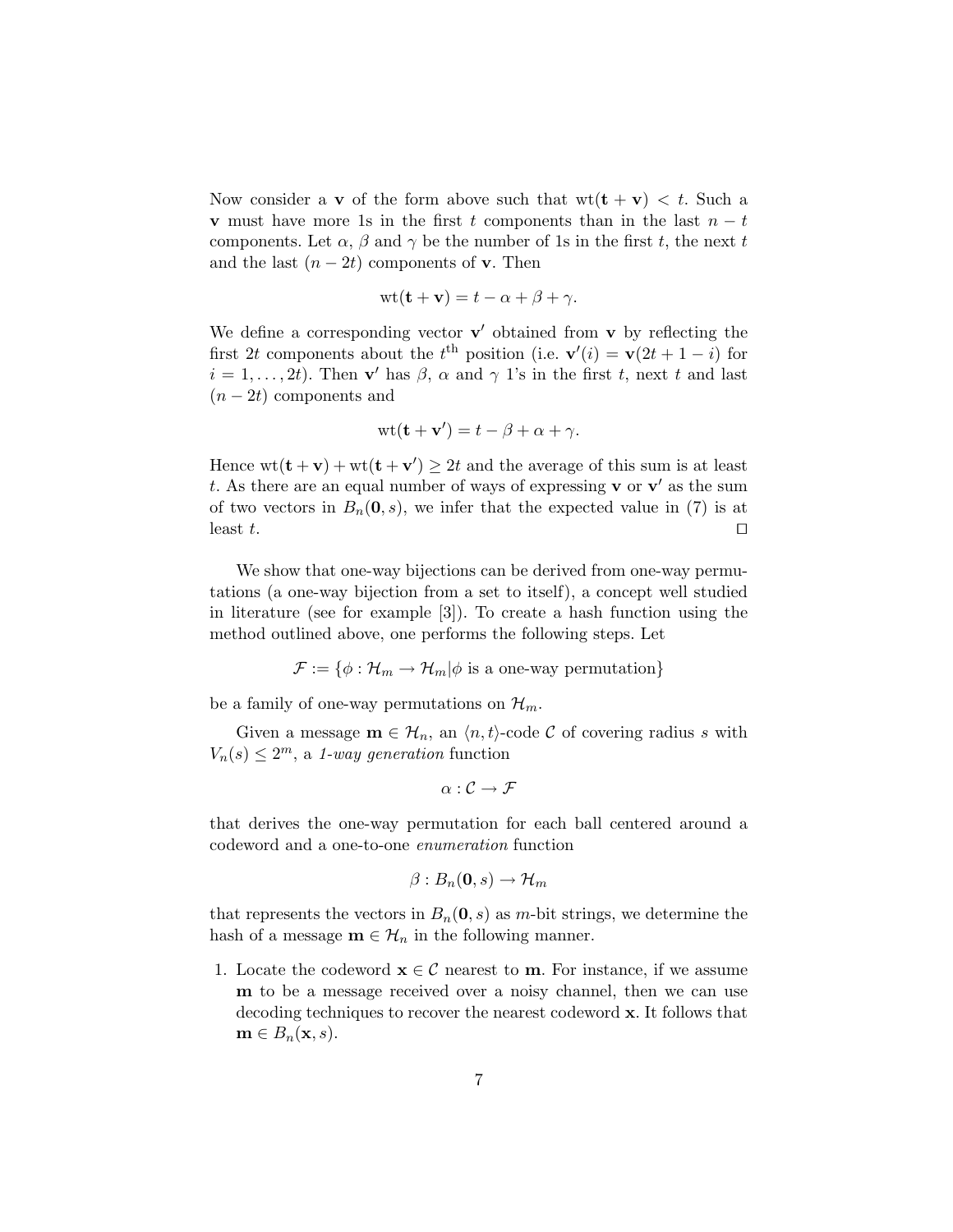- 2. Determine the one-way permutation  $\alpha(\mathbf{x})$  corresponding to **x**.
- 3. Determine the input to the one-way permutation  $\mathbf{y} := \beta(\mathbf{m}+\mathbf{x}) \in \mathcal{H}_m$ . Note that  $\mathbf{m} + \mathbf{x} \in B_n(\mathbf{0}, s)$  since  $\mathbf{m} \in B_n(\mathbf{x}, s)$ .
- 4. Output the hash  $\alpha(\mathbf{x})(\mathbf{y}) \in \mathcal{H}_m$ .

We discuss below, the security of this method and its implications.

Handling variable length messages: Our construction fixes the message length to be  $n$ . Hash functions in general map variable length messages to a fixed length hash value.

A possible solution is to fix  $n$  at a large value. Given a message of length less than n, we prepend it with the sequence  $0 \dots 01$  to derive an n-bit string and then apply the transformation described above. For example, the message 0101 is transformed to the *n*-bit string  $0 \dots 010101$ . One sees easily that this transformation is one-to-one, i.e. distinct messages map to different *n*-bit strings.

Messages of length *n* bits or longer are split into  $(n - 1)$  bit strings and a hash is constructed for each string.

A small value of n will lead to efficiency in computation of hash but lead to the splitting of many messages. However, too large a value of  $n$  may lead to an inefficient hash computation. The choice of  $n$  is also determined by the presence of codes with rapid decoding techniques as well as the separability factor. As shown in Table 1, the separability factor decreases with  $n$  and for large separability factors,  $n$  should be small.

**Choice of C:** The code  $\mathcal{C}$  should be chosen to allow for efficient (in space and time) decoding of messages. As both n and  $|\mathcal{C}|$  are large, typical decoding techniques using syndromes (see [8]) may prove inefficient (the syndrome table would have a size of order  $2^m$  which is too large for realistic hash lengths).

**Preimage resistance:** Given a hash value, the one-way property of  $\mathcal F$ ensures that finding its preimage is an intractable problem.

2nd preimage and collision resistance: We note that  $\alpha$  is not one-toone if  $|\mathcal{C}| > |\mathcal{F}|$ . To break 2nd preimage or collision resistance, one would need to find two codewords  $\mathbf{x}_1$  and  $\mathbf{x}_2$  such that  $\alpha(\mathbf{x}_1) = \alpha(\mathbf{x}_2)$ . Then the permutation function  $\alpha(\mathbf{x})$  within the balls centered at  $\mathbf{x}_1$  and  $\mathbf{x}_2$  would be identical.

To provide for collision resistance we require that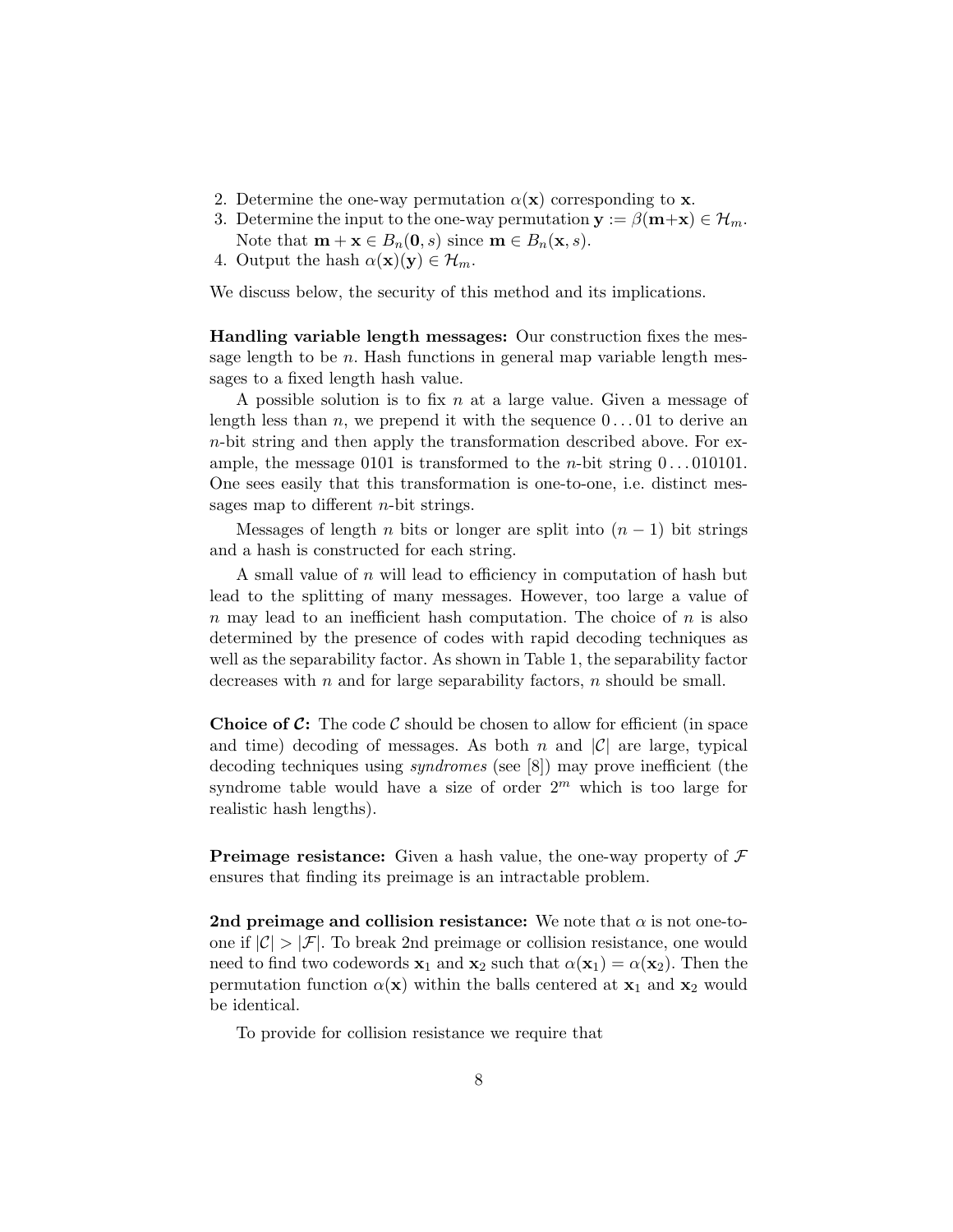- 1.  $\alpha$  be one-way.
- 2.  $|\mathcal{F}|$  be large. This is because, using the birthday attack (see [6, 9.7.1] for a description of the attack) to break collision resistance (on  $\alpha$ ) requires  $O(|\mathcal{F}|^{1/2})$  operations.

Even if two such codewords are found, our mapping ensures that the messages are sufficiently spaced apart.

Constructing one-way permutations on  $\mathcal{H}_m$ : One-way permutations are functions that map a set to itself and are easy to evaluate but computationally hard to invert; see [3] for a precise definition. The intractability of some public key cryptosystems is based on the existence of such functions. These include the discrete log problem in elliptic curves, the RSA algorithm and the discrete log problem in the multiplicative group modulo a prime p.

Here's one way of constructing the family  $\mathcal F$ . Let  $\mathbb G$  be a cyclic group of prime order  $p \approx 2^m$  (with  $p \leq 2^m$ ) such that

- The discrete log problem in G is intractable.
- There is a natural ordering of the elements of  $\mathbb{G}$ , i.e. elements of  $\mathbb{G}$  can be mapped to m-bit vectors.

An example of such a group is the elliptic curve group of prime order over a finite field. Using point compression techniques, a point  $(x, y)$  on the curve can be represented as a vector  $(x, b)$  where b is 0 or 1; see [4] for an introduction to elliptic curves and [1, IV.4] for point compression techniques.

If  $g \in \mathbb{G}$  is not the identity element, then the map

$$
\phi_g: \mathbb{Z}_p \to \mathbb{G}, \qquad \phi_g(y) = y.g
$$

is a one-way bijection. Composing this map with point compression yields  $|\mathbb{G}| \approx 2^m$  one-way permutations. Constructions using RSA or the discrete log problem in multiplicative groups are described in [3].

As we observed earlier, the security of this scheme is directly related to the size of  $\mathcal F$ . Estimating the number of one-way permutations on  $\mathcal H_m$ is an interesting problem. Since the number of permutations on  $\mathcal{H}_m$  is  $2^m! \gg 2^m$ , it's likely that  $\mathcal F$  could be made much larger.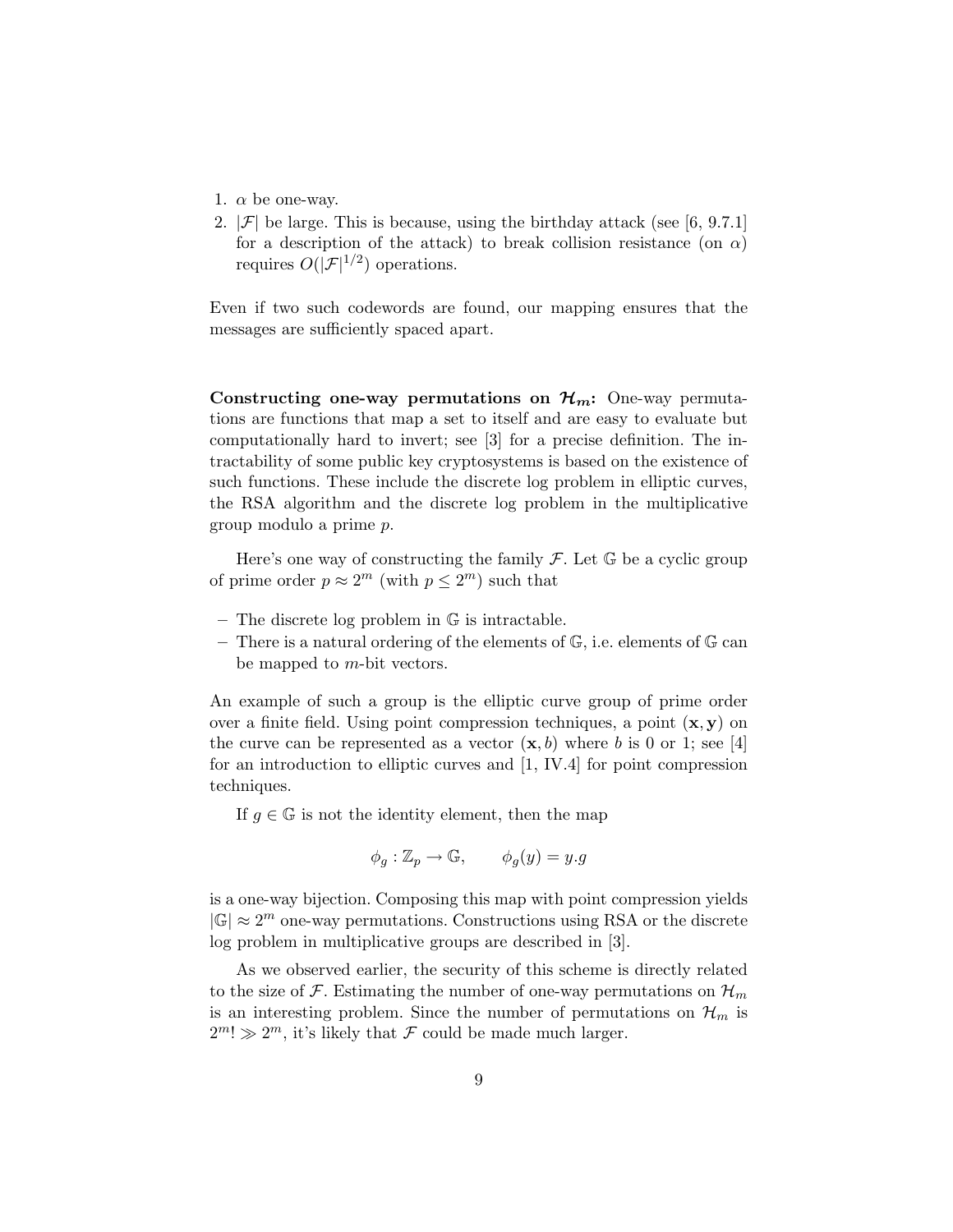# 4 A Hash Function using Cyclic Codes and an Elliptic Curve Group

We illustrate the ideas presented in the previous section with a practical scheme using cyclic codes and an elliptic curve group over a prime field. For ease of computation, our method associates a hypercube (instead of a ball) with each codeword and a somewhat different decoding technique.

A linear code is invariant under addition of codewords, i.e. if  $c_1, c_2 \in C$ , then  $c_1 + c_2 \in \mathcal{C}$ . Thus a linear code can be viewed as a vector space over  $\mathbb{F}_2$ . It's *dimension* is the dimension of this vector space.

A cyclic code  $\mathcal C$  is a linear code that is invariant under cyclic shifts (i.e. if  $\mathbf{c} = (c_0, \ldots, c_{n-1}) \in \mathcal{C}$  then  $(c_1, \ldots, c_{n-1}, c_0) \in \mathcal{C}$ ). See [5] for an introduction to linear and cyclic codes.

There is a natural association between (binary) polynomials of degree  $\langle n \rangle$  and elements of  $\mathcal{H}_n$ . With every vector

$$
\mathbf{a}=(a_0,a_1,\ldots,a_{n-1})\in\mathcal{H}_n
$$

we associate the polynomial

$$
a(x) = a_0 + a_1x + \dots + a_{n-1}x^{n-1}
$$

and vice versa. Thus we will use these notations interchangeably.

We consider an  $\langle n, t \rangle$  cyclic code C of dimension  $(n - m)$  defined by a generator polynomial  $g(x)$  of degree m with  $g(x)|x^n + 1$ . g is chosen to maximize  $t$ . The code is then given by (see [5] for a proof)

$$
\mathcal{C} = \{q(x)g(x) | \deg(q(x)) < n - m\}.
$$

This associates codewords with binary strings of length  $(n - m)$ ; given a codeword  $\mathbf{a} = q(x)g(x)$ , the corresponding string is q.

For each  $\mathbf{x} \in \mathcal{C}$ , we define the *area around*  $\mathbf{x}$  to be

$$
\mathcal{A}(\mathbf{x}) := \{ \mathbf{x} + h(x) \, | \, \deg(h(x)) < m \}.
$$

We note that

- 1.  $\mathcal{A}(\mathbf{x})$  defines a hypercube of size  $2^m$  with x being one of the vertices.
- 2.  $\mathcal{A}(\mathbf{x})$  contains no other codeword from  $\mathcal{C}$ .
- 3. The collection  $\{\mathcal{A}(\mathbf{x})|\mathbf{x}\in\mathcal{C}\}\)$  forms a partition of  $\mathcal{H}_n$  into  $2^{n-m}$  regions each of size  $2^m$ .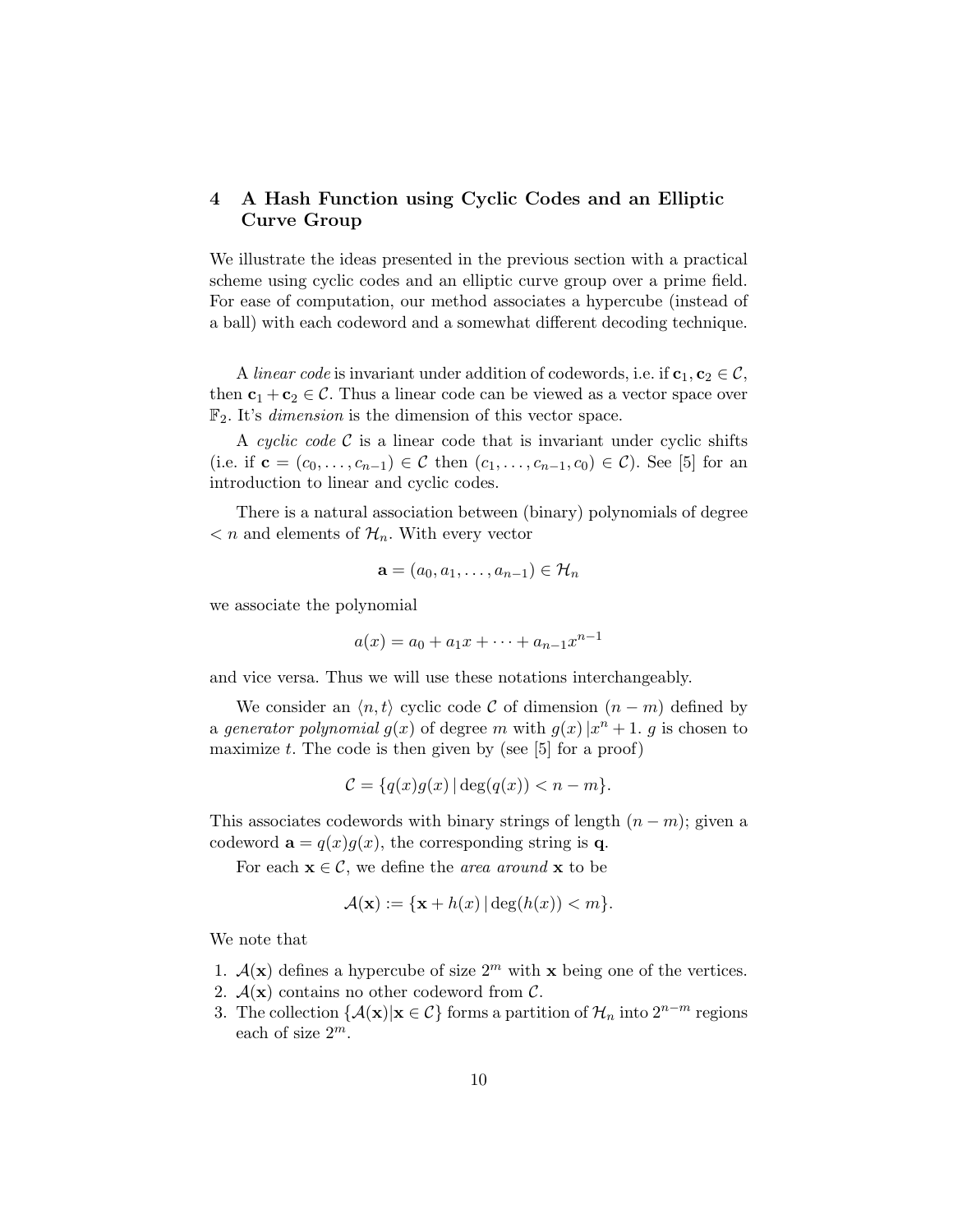- 4. A message **m** is "decoded" to the codeword **x** if  $\mathbf{m} \in \mathcal{A}(\mathbf{x})$ . We observe that this does not correspond to minimum distance decoding as other codewords may be nearer to m. However, the decoding algorithm is efficient; given **m**, divide  $m(x)$  by  $g(x)$  to give the remainder  $r(x)$  of degree  $\lt m$ . Then,  $m(x) - r(x)$  is the decoded codeword.
- 5. The remainder on dividing a message  $m(x)$  by  $g(x)$  allows us to associate messages with m-bit strings.

We now fix  $m = 255$ . We assume a one-way function

$$
\gamma: \mathcal{H}_{n-m} \to \mathcal{H}_m
$$

(more specifically,  $\gamma : \mathcal{C} \to \mathcal{H}_m$ ). For instance,  $\gamma$  could be the SHA-256 hash [7] restricted to 255 bits.

The elliptic curve we choose is one of the named curves recommended by NIST, curve P-256. This is defined over a 256 bit prime field and generates a cyclic group of prime order  $\langle 2^{256}$ ; see [4] for the curve parameter values.

Let  $G$  be the base point of this group. Given a message  **that decodes** to **x**, and gives a remainder  $r(x)$ , our hash value is

compress $(r(x) \cdot (\gamma(\mathbf{x}) \cdot G))$ 

where compress is the point compression function [1, I, IV.4] and  $\cdot$  is the point multiplication operation. The compression operation expands the x-xoordinate of the product by a single bit, resulting in a hash length of 257 bits.

We observe that

- 1. Two distinct messages that decode to the same codeword x will have different hash values. This is because they will have different remainders (say  $r_1(x)$  and  $r_2(x)$ ) and as a result, the points  $r_1(x) \cdot (\gamma(x) \cdot G)$ and  $r_2(x) \cdot (\gamma(x) \cdot G)$  will be different. Note that we have restricted the size of  $\mathcal{A}(\mathbf{x})$  to  $2^{255}$  which is less than the order of  $\gamma(\mathbf{x}) \cdot G$ .
- 2. While the hash length is 257, the number of possible hash values is the order of the curve  $\approx 2^{256}$ .
- 3. This map provides collision resistance provided  $\gamma$  is collision resistant. Finding two messages with the same hash value is equivalent to determining two codewords  $\mathbf{x}_1$  and  $\mathbf{x}_2$  with  $\gamma(\mathbf{x}_1) = \gamma(\mathbf{x}_2)$ .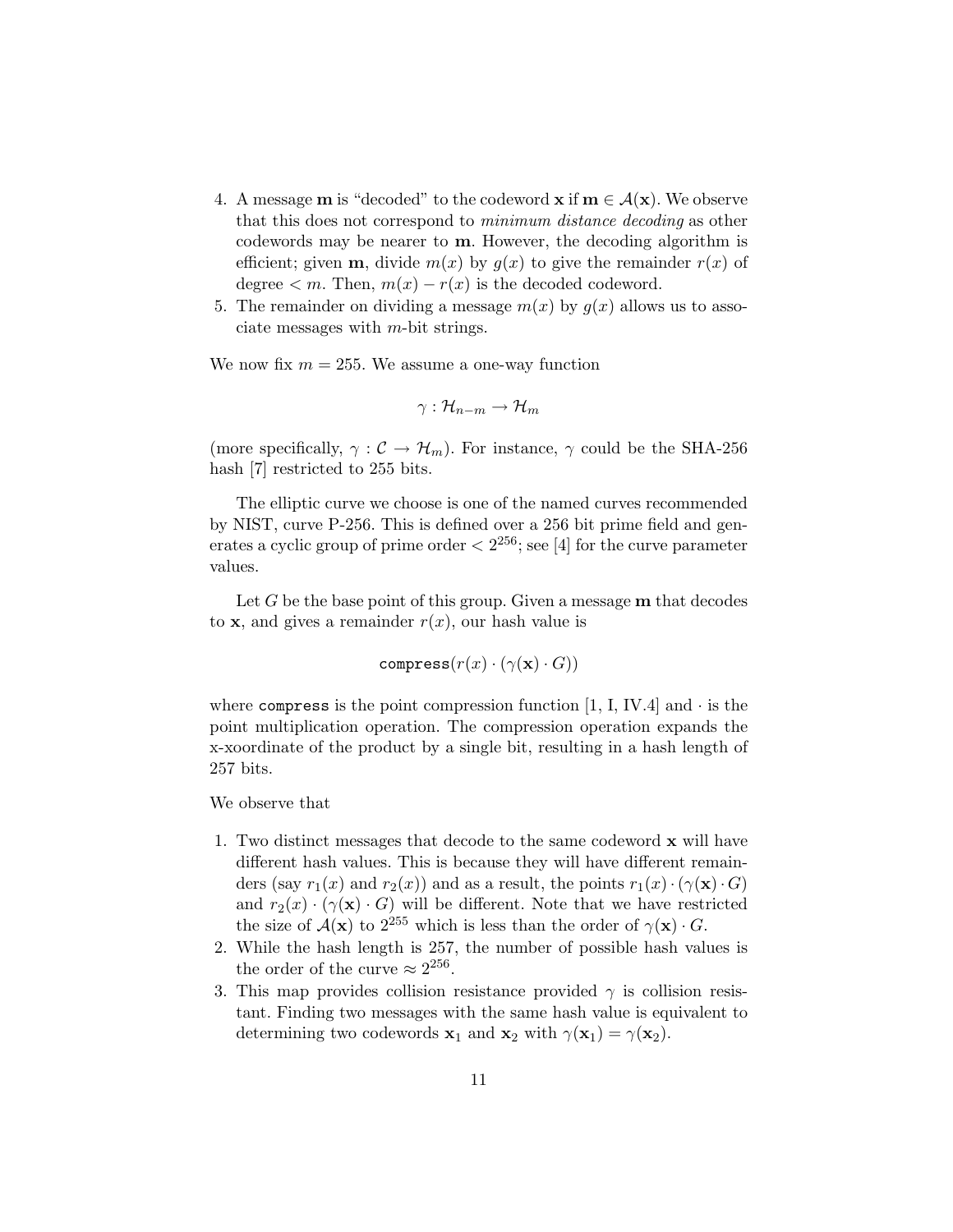Now we estimate the minimum distance between two messages with the same hash. We assume that the point multiplication operation distributes the hashes randomly and independently in each hypercube. The minimum distance will be attained when the corresponding codewords are a distance t apart. Thus we may restrict ourselves to the regions  $\mathcal{A}(0)$ and  $A(t)$  where t is a codeword of (minimum possible) hamming weight t. We estimate the expected value of the distance between two randomly chosen vectors in  $\mathcal{A}(\mathbf{0})$  and  $\mathcal{A}(\mathbf{t})$  as

$$
E(d(\mathbf{v}_1, \mathbf{v}_2) | \mathbf{v}_1 \in \mathcal{A}(\mathbf{0}), \mathbf{v}_2 \in \mathcal{A}(\mathbf{t})) = E(d(\mathbf{v}_1, \mathbf{t} + \mathbf{v}_2) | \mathbf{v}_1, \mathbf{v}_2 \in \mathcal{A}(\mathbf{0}))
$$
  
=  $E(\text{wt}(\mathbf{t} + \mathbf{v}_1 + \mathbf{v}_2) | \mathbf{v}_1, \mathbf{v}_2 \in \mathcal{A}(\mathbf{0})) \ge E(\text{wt}(\mathbf{v}_1 + \mathbf{v}_2) - t | \mathbf{v}_1, \mathbf{v}_2 \in \mathcal{A}(\mathbf{0}))$   
=  $m/2 - t$ .

Thus, vectors with the same hash are sufficiently spaced apart.

#### 5 The Consecutive Distance Problem

Another problem of practical interest is the detection of messages with the same hash that differ at some consecutive bits. For example, to change the message "pay one 1,000 dollars" to "pay 1,000,000 dollars" requires altering five consecutive bytes. We therefore reformulate the hashing problem by introducing the notion of consecutive distance.

Define the *consecutive distance* between two messages  $m_1$  and  $m_2$ (abbreviated  $CD(\mathbf{m}_1, \mathbf{m}_2)$ ) as the minimum number of consecutive bits that must possibly be altered in  $m_1$  to arrive at  $m_2$ . In other words, if  $m_1$ and  $\mathbf{m}_2$  differ at positions  $i_1 < i_2 < \cdots < i_j$ , then  $CD(\mathbf{m}_1, \mathbf{m}_2) = i_j - i_1$ .

A t-c.d. separable hash function is a map  $\mathcal{H}_n \to \mathcal{H}_m$ , such that for any two messages  $m_1, m_2$  with the same hash,  $CD(m_1, m_2) \geq t$ . We call t, the c.d. separability factor.

The following argument shows that for a t-c.d. separable hash function,  $t \leq m$ .

Consider the collection of  $2<sup>m</sup>$  messages that agree on all but the first  $m$  bits. If any two of these messages have the same hash, then the consecutive distance between them is  $\lt m$  and we are done. Otherwise, consider a message **m** that differs on the  $(m + 1)$ <sup>th</sup> bit from this collection. **m** must have the same hash as some message  $m_1$  in this collection and  $CD(m, m_1) \leq m$ .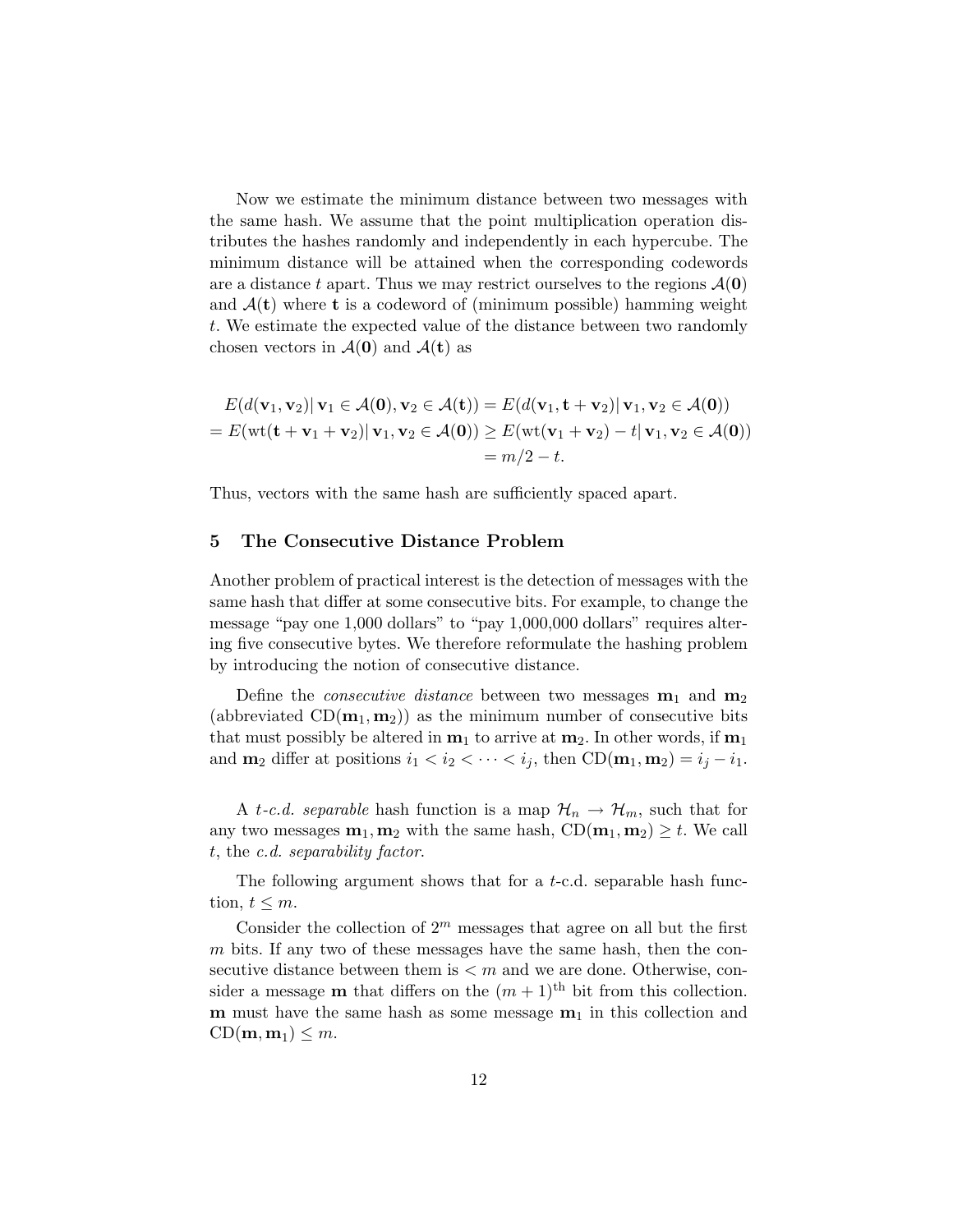Lower bounds for the c.d. separability factor is achieved through explicit constructions. Since on an average,  $2^{n-m}$  messages must map to a single hash, we first find a code  $\mathcal C$  of size  $2^{n-m}$  such that the consecutive distance between any two codewords in  $\mathcal C$  is at least m.  $\mathcal C$  is defined in the following manner.

$$
\mathcal{C} := \{(x_{n-m-1}, \dots, x_0, y_{m-1}, \dots, y_0) \in \mathcal{H}_n | x_i = 0 \text{ or } 1\} \text{ where}
$$

$$
y_i = x_i \oplus x_{i+m} \oplus \dots \oplus x_{i+lm} = \bigoplus_{j=0}^l x_{i+jm} \text{ for } i = 0, \dots, m-1
$$

and  $l = (n - m - 1 - i)/m$ . In other words, to construct C, we take all possible 0, 1 combinations for the first  $(n - m)$  components (giving  $2^{n-m}$ ) vectors). The last m components are defined by taking x-or of every  $m<sup>th</sup>$ component in  $(x_{n-m-1}, \ldots, x_0)$ .

When  $n < 2m$ , some of the x-or terms will have an empty sum. We fix the corresponding  $y_i$  to 1.

We claim that the minimum consecutive distance of  $\mathcal C$  is at least m. Given two distinct codewords  $\mathbf{a}, \mathbf{b} \in \mathcal{C}$ , if the consecutive distance between them in the first  $(n - m)$  components is at least m, then we are done. Otherwise, there exists a component  $x_i$  that takes values 0 and 1 in a and **b.** As a result, the corresponding component  $y_i$  must also be different in **a** and **b**. Since  $x_i$  and  $y_i$  are at least m apart, the consecutive distance between  $\bf{a}$  and  $\bf{b}$  is at least m proving our claim.

Next we define  $2^m$  such codes each of size  $2^{n-m}$  that partition  $\mathcal{H}_n$ . These are simply the translates  $\mathcal{C}((0, z))$  for each  $z \in \mathcal{H}_m$  (i.e. the y component of each codeword in  $\mathcal C$  is x-ored by  $\mathbf z$ ). As a result these codes also have minimum consecutive distance m.

Thus for a hash function, the c.d. separability factor may be much higher than the separability factor. The challenge here is constructing a t-c.d. separable hash function that satisfies the desirable properties of a hash (collision resistance ...).

### 6 Conclusions

The notion of separability is desirable if the goal is to disallow an attacker from altering a few bits in a message to generate another with the same hash. A related notion is that of *consecutive distance* where messages with the same hash differ in bits that are spaced far apart.